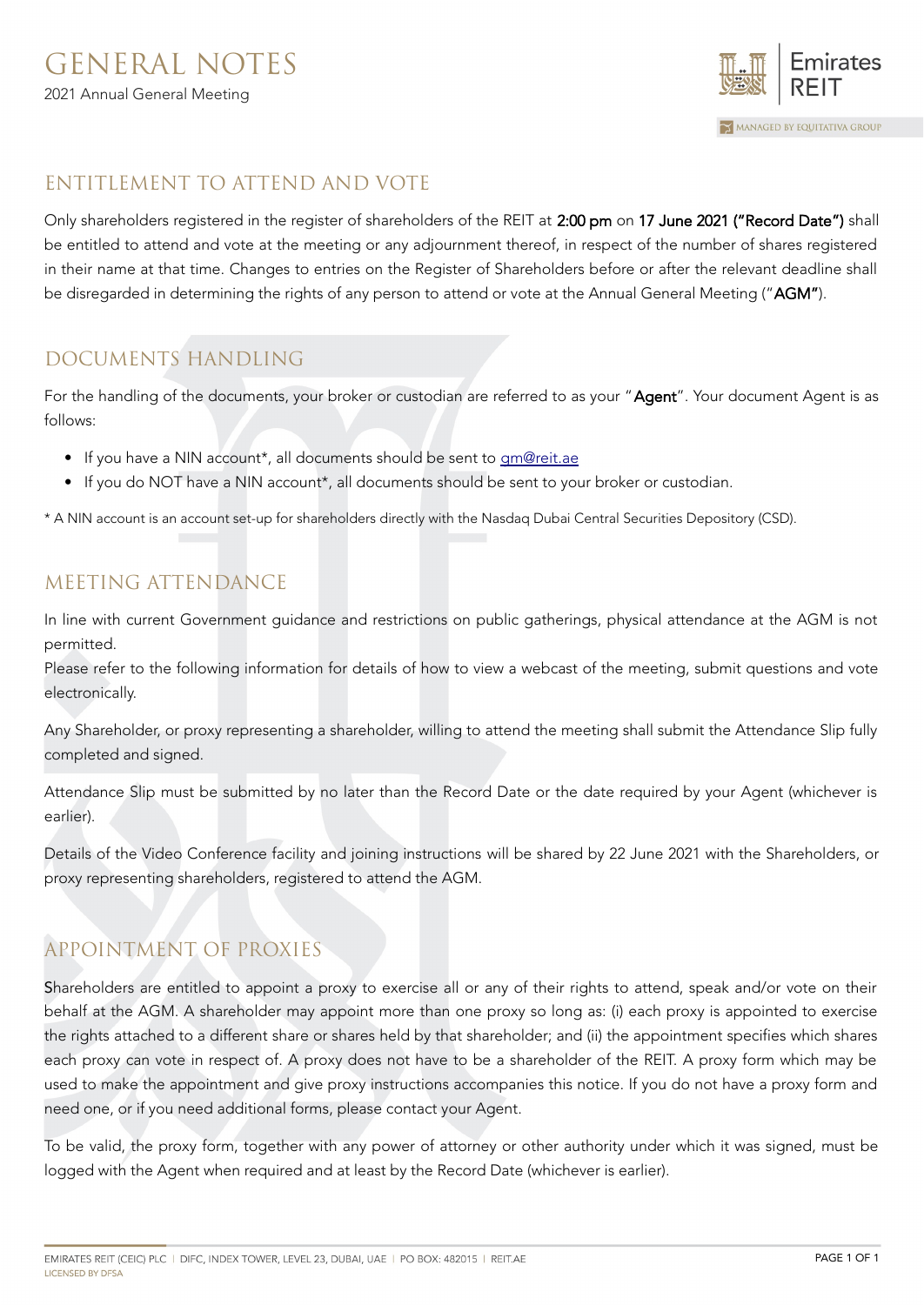### CORPORATE REPRESENTATIVES

Any corporation which is a shareholder can appoint one or more corporate representatives who may exercise on its behalf all of its powers as a shareholder, but no two representatives can act in relation to the same shares.

## VOTING

All resolutions put to the meeting will be voted on by a poll. This will result in a more accurate reflection of the views of shareholders by ensuring that every vote is recognised, including the votes of all shareholders who are unable to attend the meeting but who appoint a proxy for the meeting. On a poll, each shareholder has one vote for every share held. The results will be published on the REIT's website and notified to Nasdaq Dubai via the official platform, once the votes have been counted and verified.

Shareholders who do not wish to attend the AGM

If you would like to have your shares voted without attending the AGM, please fill out the Proxy Form and return it signed and dated to the relevant party, as soon as possible, however, no later than the Record Date.

If you subsequently desire to change your voting, or to attend the AGM, please contact the relevant party prior to the deadline specified by them in order to facilitate your changes.

Shareholders who have a NIN account and wish to attend the AGM

If you would like to attend the AGM, or if you would like to be represented by a person of your choice, please fill out the Attendance Slip and return it signed and dated to the relevant party as soon as possible, however, no later than the Record Date.

If you subsequently desire to change your personal representative, or to vote without attending the AGM, please contact the relevant party prior to the deadline specified by them in order to facilitate your changes.

If you would like the attend the AGM and vote, please complete and return the Attendance Slip and then follow the step by step instructions that will be provided by 22 June 2021 with the Shareholders, or proxy representing shareholders, registered to attend the AGM.

### QUESTIONS

Any shareholder or his proxy attending the AGM has the right to ask a question. The REIT must answer any questions relating to the business being dealt with at the meeting unless: (i) it would interfere unduly with the preparation for the AGM; (ii) it would or may involve the disclosure of confidential or inside information; (ii) it has already been answered at the AGM or in a previous disclosure or on the REIT's website; and/or (iii) it is not in the interest of the REIT, or the good order of the AGM, that the question be answered at that time.

Details on how to submit questions during the AGM will be provided by 22 June 2021, with the Shareholders, or proxy representing shareholders, registered to attend the AGM.

Please note that not all questions may be able to be answered during the time set aside for questions at the meeting. In this case, you question(s) will be answered directly by email or call/video conference after the meeting.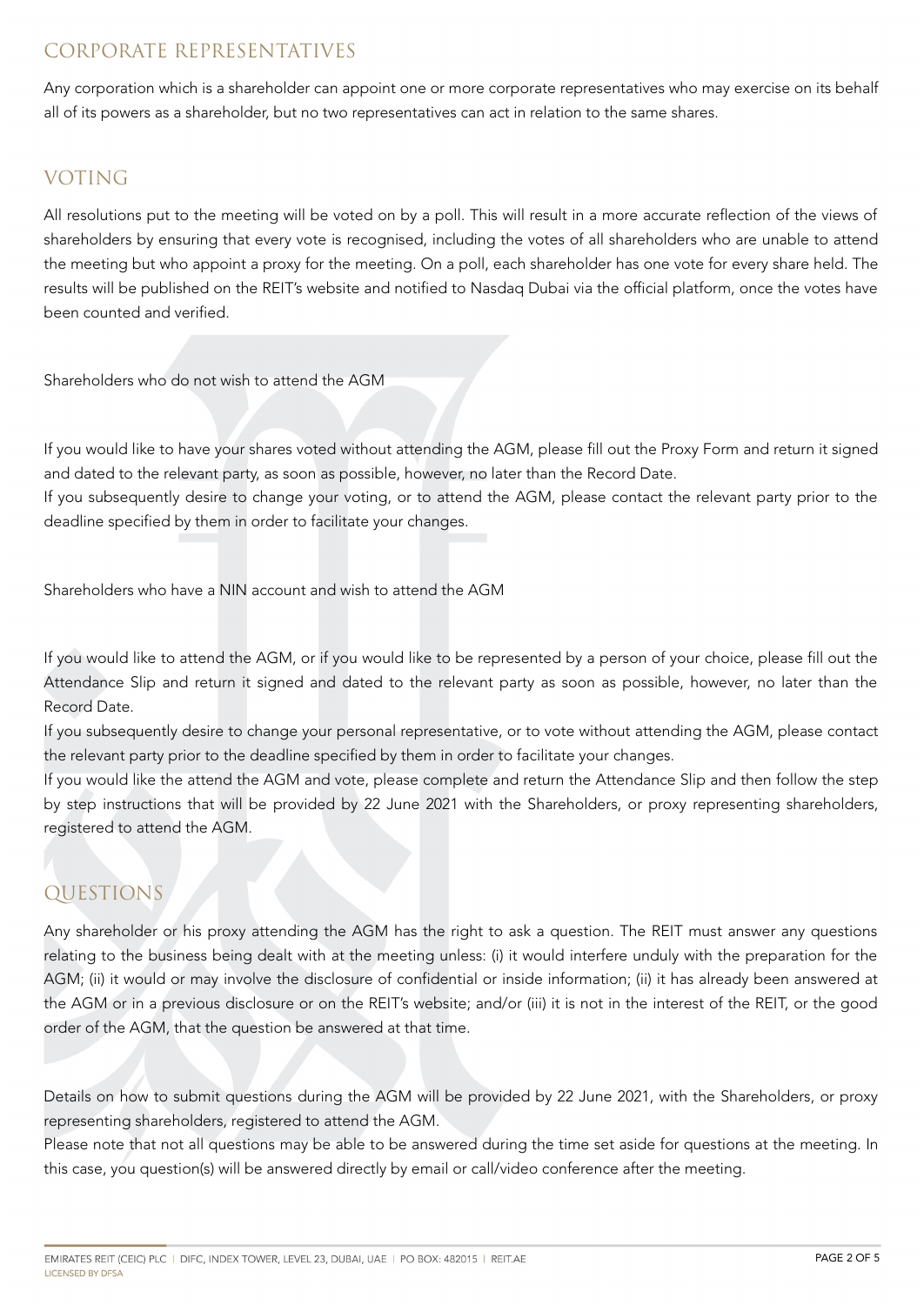### DOCUMENTS FOR INSPECTION

A copy of this Notice and other information required can be found at [www.reit.ae.](http://www.reit.ae/)

You may not use any electronic address provided either in this notice or any related documents to communicate with the Company for any purposes other than those expressly stated on these documents.

### NOTICE OF ADJOURNMENT

In the event that the first session fails to reach the required quorum, a second session will be held via a Video Conference on 30 June 2021.

If you have any question about the AGM, please contact the Company Secretary on +971 4 405 7348, or by email at [gm@reit.ae.](mailto:gm@reit.ae)

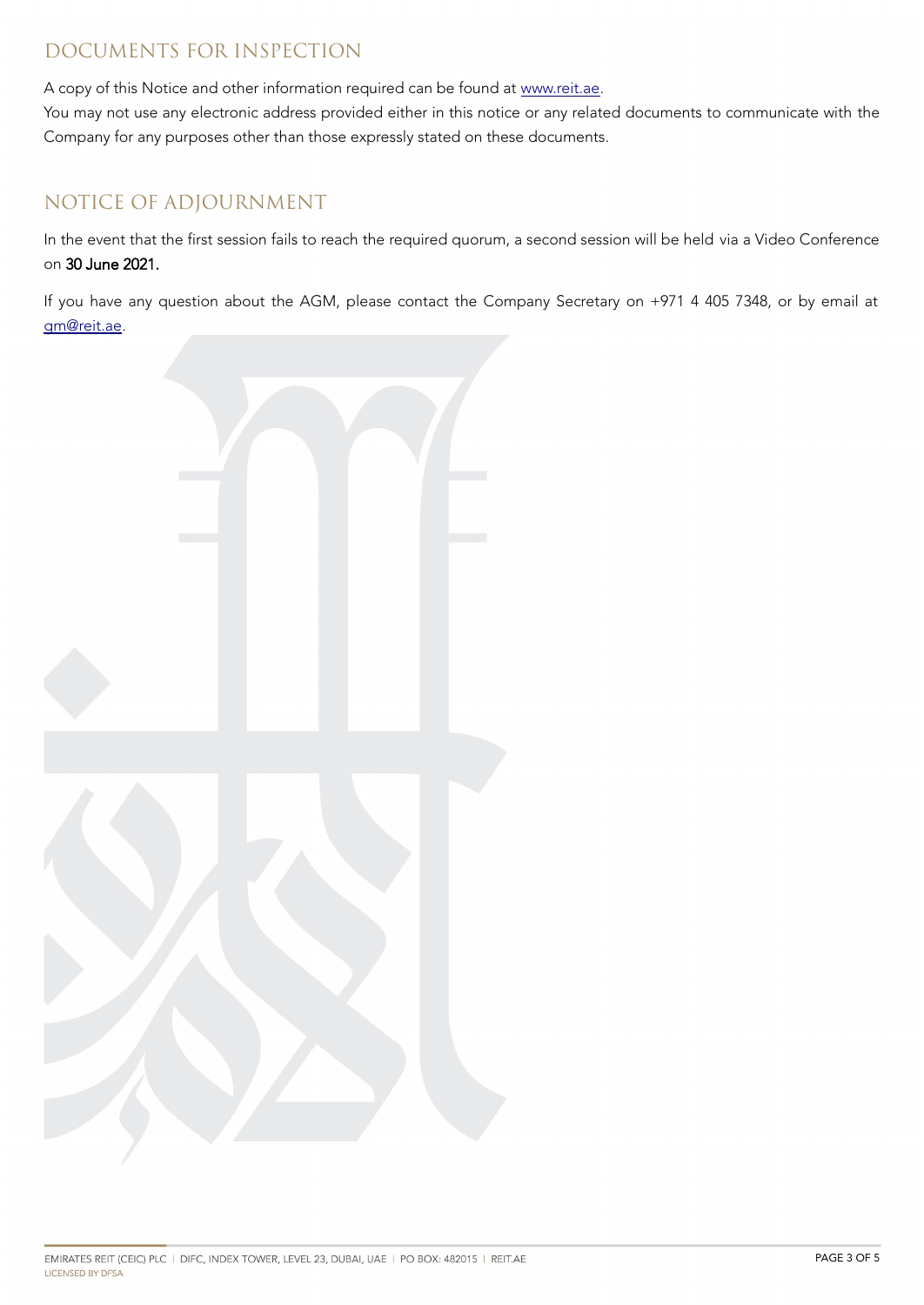# PROPOSED RESOLUTIONS AND EXPLANATORY NOTES

For resolutions proposed as an ordinary resolution to be passed, more than half of the votes cast must be in favour of the resolution.

#### ORDINARY RESOLUTION 1 – To receive and approve the Annual Report and Audited Accounts

### To receive and approve the annual report and the audited accounts of the REIT for the year ended 31 December 2020 together with the director's report and auditor's report on those accounts.

The REIT is required to present to the shareholders the audited accounts of the REIT for the year ended 31 December 2020, the director's report and the auditor's report to these accounts. This provides the shareholders with an opportunity to discuss the performance of the REIT during the year, its management and prospects for the future.

#### ORDINARY RESOLUTION 2 – To approve the Final Dividend

#### To approve:

1. the declaration of a final dividend of USD 0.0016 per ordinary share, an aggregate of USD 486,344, for the financial year ending December 2020, with such final dividend to be satisfied wholly, and distributed, by way of an allotment and distribution of newly issued ordinary shares (otherwise known as a scrip dividend) ("Scrip Dividend"), on or before 30 June 2021 to shareholders on the register as of 17 June 2021; and

2. the authority of the Board (or any one of them) to allot and issue the newly issued ordinary shares (as calculated by the Fund Manager) in relation to the Scrip Dividend to shareholders subject to any regulatory approvals.

The Board recommended a final dividend of USD 0.0016 per ordinary share, amounting in aggregate to USD486,344. Subject to approval by the shareholders, the final dividend will be distributed by way of the Scrip Dividend on or before 30 June 2021 to shareholders on the register at 17 June 2021.

The following details apply to the Scrip Dividend:

| Final Dividend:                        | USD 486,344                                                          |
|----------------------------------------|----------------------------------------------------------------------|
| Final Dividend per ordinary share:     | USD 0.0016                                                           |
| Reference issue price per Scrip Share: | USD 1 based on the nominal value of the ordinary shares              |
| Number of Scrip Shares to be issued:   | 486,344                                                              |
| Treatment of Fractional shares:        | Any Fractional Shares will be rounded to the nearest<br>whole share. |
|                                        |                                                                      |